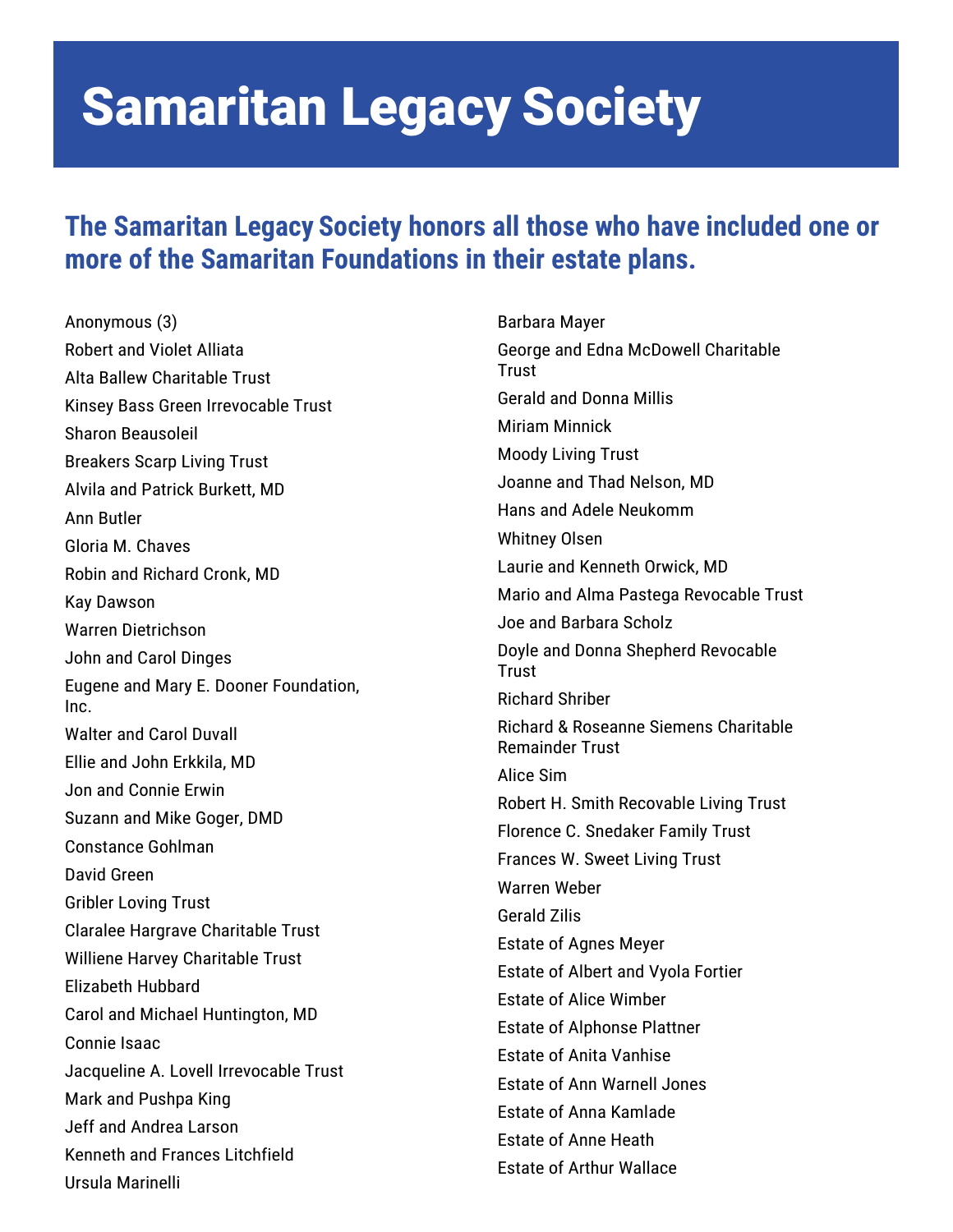Estate of Astrid G. Sutherling Estate of Bernice Wirowek Estate of Betty L. Schlosser Estate of Betty McLean Estate of Betty Stanfield Estate of Beverly Decker Estate of Billie Gene McClure Estate of Bobbie Whitten Estate of Carl and Clara Bojanowski Estate of Carol Shoemaker Estate of Charles Vesper Estate of Charlotte Stenberg Estate of Clifford Heselton Estate of Cyrus Dale and Mildred M. Williams Estate of Darrell Armstrong Estate of David B. Aro Estate of David Lewis Gingrich Estate of Don and Oleta Christenson Estate of Dora Kellenberger Hall Estate of Doris Harnisch Estate of Dorothy Fenner Estate of Dorothy Jesse Estate of Dorothy L. Fitzgerald Estate of Dorothy Moothart Estate of Dorothy Tucker Saltarelli Estate of Dr. Lawrence R. Conley, Jr. Estate of Edna Comstock Estate of Elfriede P. Fandrich Estate of Elizabeth Starker Cameron Estate of Ella Marcotte Estate of Esther O. Johnson Estate of Ethel Kilgore Estate of Eugene Hartl Estate of Eunice Davis Estate of Evelyn Brandis

Estate of Florence Johnson Estate of Frances L. Younger Estate of Fred Morgan Estate of Gail Carey Estate of Gary Ferguson Estate of Geneva Emerson Estate of Genevieve Lord Estate of Genevieve MacGregor Estate of Genevieve Rund Estate of George A. Cole Estate of George E. Hershberger Estate of George F. Campbell Estate of George and Sylvia Henck Estate of Georgina M. Blue Estate of Gerald Arthur Boatwright Estate of Gertrude Gettler Estate of Glen Johnson Estate of Gweneth M. Scott Estate of Harold B. Linn Estate of Harriet K. Turner Estate of Harriet Tegart Bradley Estate of Harvey L. Low Estate of Hazel Fillpot Estate of Hazel M. Thomas Estate of Helen E. Shaw Estate of Helen Frank Estate of Helen Johnson Estate of Helen Parrett Estate of Helen Youngdahl Estate of Helena Benkich Estate of Henry Daniel Rogers Estate of Howard and Elaine Hood Estate of Ila and Jacob Greenaway Estate of Irene Hoerauf Estate of Iris M. Brunengo Estate of Irma Maxine Harlan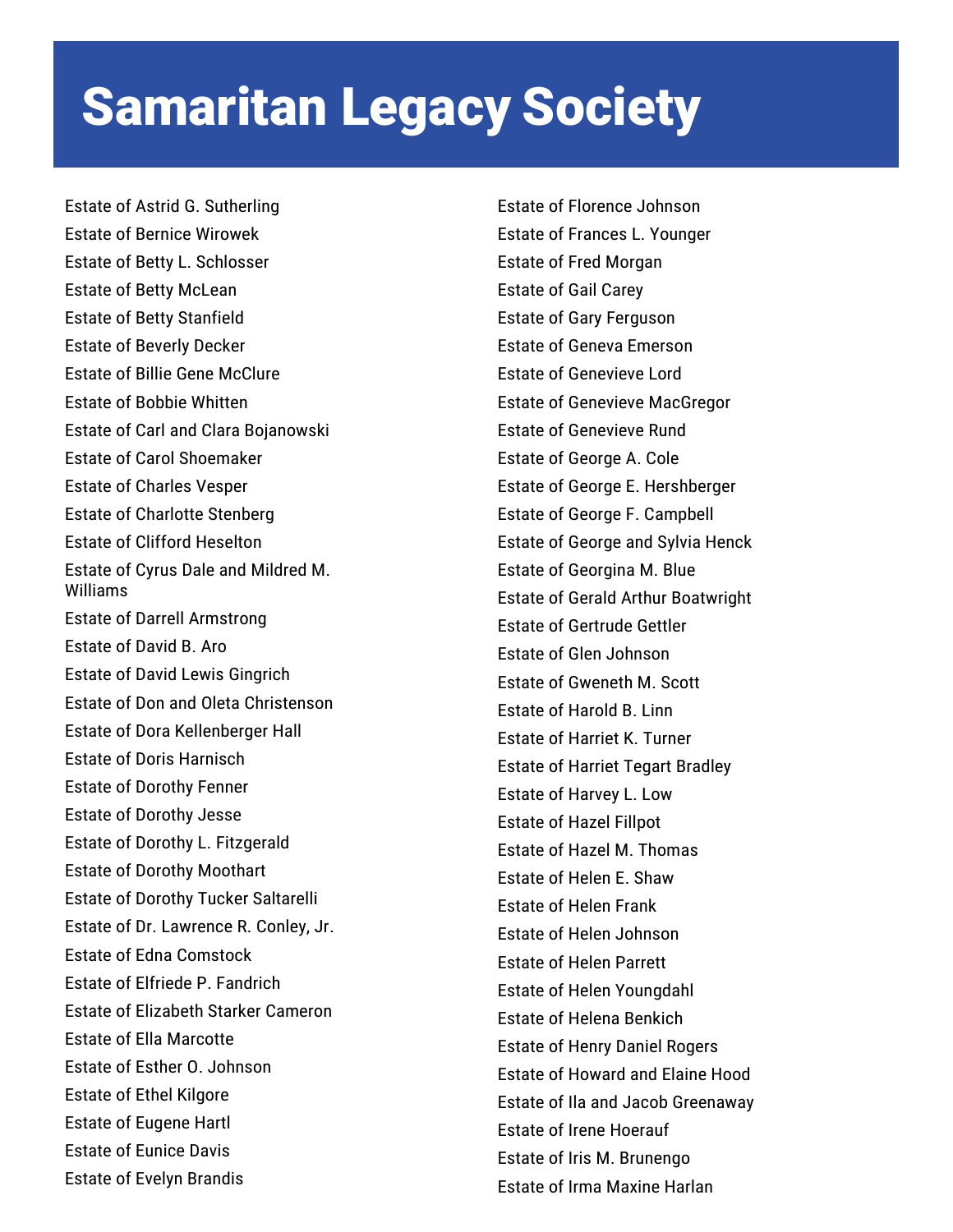Estate of Isabel Anderegg Estate of Isabelle Frey Estate of J. John Johansen Estate of J.A. Milbrath Estate of Jack and Joanne Wyne Estate of Jacqueline L. McPherson Estate of Jacqueline M. Shank Estate of James Donaldson Estate of James Keller Estate of James Oldfield Estate of James T. Ryan Estate of Jean Mater Estate of Jean Starker Roth Estate of Jessie C. Hitchcock Estate of Jim and Ruth Miller Estate of Joan Render Estate of Joe and Bessie Bohl Estate of John E. Myers Estate of John J. Redman Estate of John Landers Estate of John S. Richardson Estate of Josephine Rusk Estate of Julia Goode Estate of Julietta Pape Estate of June Foley Estate of Katherine Rae Smith Estate of Kathryn and Robert Ruthven Estate of Kathryn Foster Estate of Kathryn Hayden Estate of Kenneth and J. Lorraine Carter Estate of Kevin Smith Estate of Kurt Bauer Estate of Ladonna Moody Estate of LaRae Grande Estate of Larry Snell Estate of Laurence Morley

Estate of LaVerne Hembree Estate of Leona Lee Meyers Estate of Linda C. Richards Estate of Lois Rahkonen Estate of Lora M. Hoover Estate of Lorraine Carlsen Estate of Louella Townsend Estate of Louis and Eleanor Piha Estate of Louis V. Schuldt Estate of Lucille Hamer Estate of Lucille LoCoco Estate of Lyle W. Swisher Estate of Margaret Cochrane Estate of Margaret Hudleson Estate of Marian L. Gast-Inman Estate of Mark Dimock Estate of Mary Ellen Camp Estate of Mary H. Gisler Estate of Mary Kedzierski Estate of Mary L. Lederman Estate of Mary Lee Seward Estate of Mary Mick Estate of Mary Noll Estate of Mary Pearl Hammar Estate of Mary V. Brown Estate of Merle Manning Estate of Michael T. Dant Estate of Mildred Brookey Estate of Mildred Hilliard Estate of Mildred Jo Whitsett Estate of Mildred R. Francoeur Estate of Mildred Tenbrook Estate of Millard and Marguerite Berglund Estate of Morvie Colby Estate of N. Louise Rugh